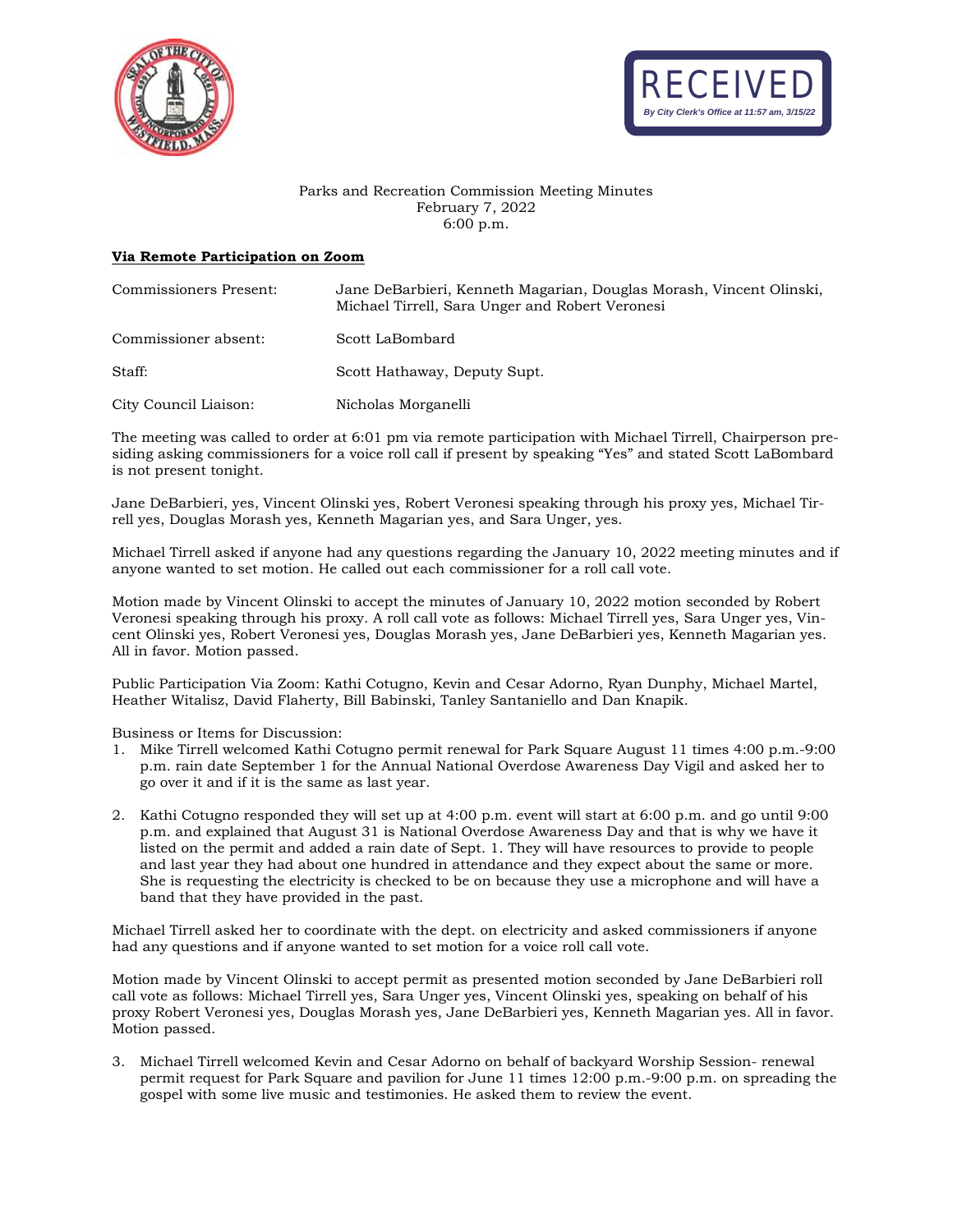- 4. Cesar Adorno showed a picture form last year's event and said it was great to see all types of faiths and faces of different nationalities and it was for a great cause. He went over his past struggles with drugs and he was an addict himself and faith and god has helped him and now he is "Free" and wanted to bring this information to the community and bring hope faith or god can help them as well if they are struggling with drugs or anything else and the reason why times are longer is to set up because last year it took a long time to set up with the band and everything. He wanted to add a rain date of June 18 if available.
- 5. Michael Tirrell responded to check with the office for June 18 rain date and asked if the commission had any questions for Kevin and Cesar Adorno and if anyone wanted to set motion for a voice roll call vote.

Motion made by Douglas Morash to accept permit as presented motion seconded by Sara Unger roll call vote as follows: Michael Tirrell yes, Sara Unger yes, Vincent Olinski yes, speaking on behalf of his proxy Robert Veronesi yes, Douglas Morash yes, Jane DeBarbieri yes, Kenneth Magarian yes. All in favor. Motion passed.

- 6. Michael Tirrell welcomed Ryan Dunphy, School Athletic Director renewal permit request for Whitney playground March 21-June 20 times 8:00 a.m.-6:00 p.m. for the WTA school softball and asked him to go over it.
- 7. Ryan Dunphy explained it is essentially the same as it has been for several years now they have practices and games at Whitney field for the girls' softball program and they will start when the fields are playable and the season starts March 20 and June is the post season.
- 8. Michael Tirrell asked if the commission had any questions for Ryan Dunphy and if anyone wanted to set motion for a voice roll call vote.

Motion made by Jane DeBarbieri to accept permit as presented motion seconded by speaking through his proxy Robert Veronesi roll call vote as follows: Michael Tirrell yes, Sara Unger yes, Vincent Olinski yes, speaking on behalf of his proxy Robert Veronesi yes, Douglas Morash yes, Jane DeBarbieri yes, Kenneth Magarian yes. All in favor. Motion passed.

- 9. Michael Tirrell welcomed Michael Martel on behalf of the Mass Wolverines softball permit for Whitney playground for a tournament Saturday, April 9 times 8:00 a.m. - 8:00 p.m. rain date May 7. He asked him to go over it.
- 10. Michael Martel said the softball tournament is for family and friends and children and we want to bring the community together for some family fun and have four to five teams playing along with some soccer games with the children. He can provide insurance if needed. He said they will have a pot luck for food and beverages and will pick up the trash.
- 11. Michael Tirrell explained the alcohol guidelines and asked if he is charging money for teams or just donating to play and are you charging for food.
- 12. Mike Martel responded they are not charging anyone for food or to play and the team is a travel league of friends and family from all over Western MA.
- 13. Michael Tirrell asked if the commission had any questions for Michael Martel and if anyone wanted to set motion for a voice roll call vote.

Motion made by Robert Veronesi speaking through his proxy to accept permit as presented motion seconded by Jane DeBarbieri roll call vote as follows: Michael Tirrell yes, Sara Unger yes, Vincent Olinski yes, speaking on behalf of his proxy Robert Veronesi yes, Douglas Morash yes, Jane DeBarbieri yes, Kenneth Magarian yes. All in favor. Motion passed.

14. Michael Tirrell welcomed Heather Witalisz for a permit at Park Square and pavilion for National Women's History month and requesting to display and place white ribbons around the poles or other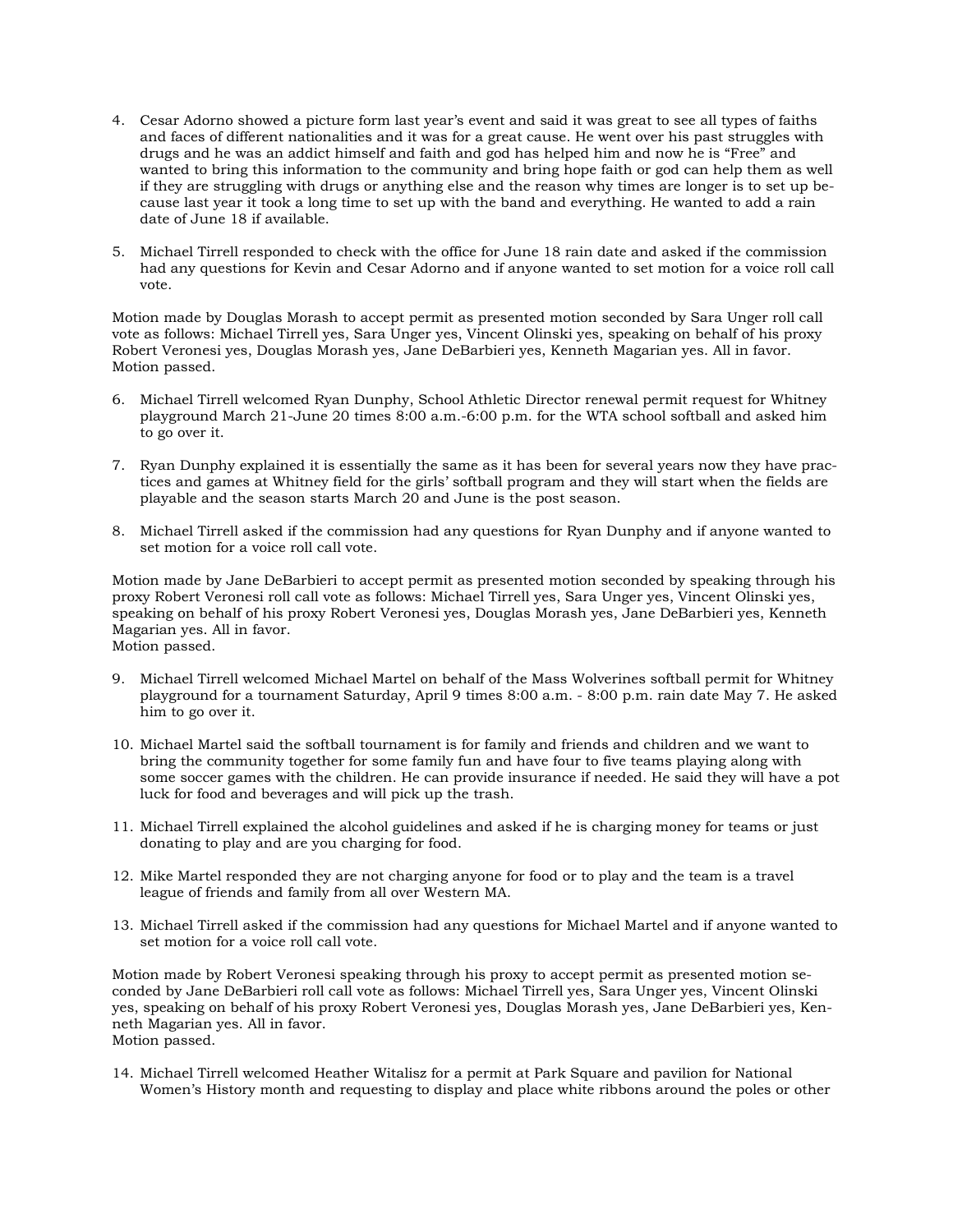areas as testimony of the influence of Westfield Women and dates are March 8 through March 12 times 7:00 a.m.-4:00 p.m. and asked her to go over it.

- 15. Heather Witalisz runs a small business with her mom in Westfield who owns a real estate company and for the past year they have been doing a little bit of research about women's history in Westfield and they found it to be fascinating and if you don't already know March is Women's History Month and it signifies International Women's Day. She explained Westfield is insanely rich in women's history and they wanted to put up white ribbons around the poles at Park Square that she held up for view in camera for all to see. She wanted to put up on Tuesday depending on what the commission decides and they would like to keep them up for a couple of days as a visual representation for the city to have to honor some of the women they recognize are obviously notables like Alice Bure, Catherine O'Brien of Stanley Park, Casey Bellamy and Cele Hahn who is was not only a radio personality host but was also the first female of Westfield Chamber of Commerce President so that is what they want to honor these women. She is asking the St. Mary's High school students to help put up the ribbons around "The Green" and it will also give them community service hours.
- 16. Michael Tirrell asked commissioners if anyone had any questions for Heather.
- 17. Sara Unger asked how the people will know what the white ribbons symbolize.
- 18. Heather Witalisz said that is a really good question they have it on their facebook page, and every Wednesday they will highlight a Westfield Women every week. In addition to ribbons they were thinking about doing a small sign just in case due to nice weather people walk around at night. The sign would be a small yard sign. They would use social media as a form of communication.
- 19. Michael Tirrell explained that we are unable to place a sign based on the sign ordinance and asked Nicholas Morganelli for his assistance.
- 20. Nicholas Morganelli said there is a temporary sign ordinance that would have her covered and obviously, size and how long it stays up but that is not the issue this commission can allow signage to be put up on park/city property. He explained generally people put those types of signs on tree belts or private property and he thinks it can be allowed.
- 21. Michael Tirrell said this has been brought up with other groups before and to be fair across all groups we allow signage the day of the event and then take down and asked commissioners if anyone else had any other questions.
- 22. Douglas Morash asked if there will be any other kinds of events or are you just displaying the ribbons and a potential sign.
- 23. Heather Witalisz said this is the first year and don't know if any other town or city is doing anything for National Women's Day and may consider doing this as an annual event and this event will educate the St. Mary's students and be a teachable moment as they do community service hours. She said next year if the community embraces it the goal is basically to start off small and do something that is a visual representation and they will certainly abide by the sign rules and use social media to tell the story to get it out there.
- 24. Douglas Morash went over the sign that it can be put up during the event to let people know what is going on to Michael Tirrell's point we don't typically want a unattended sign over a span of a couple of days.
- 25. Heather Witalisz said that is not a problem.
- 26. Michael Tirrell asked if the commission had any questions for Heather Witalisz keeping ribbons up March 8 through March 12.
- 27. Heather Witalisz says she can put them up Sunday morning with the students if the commission says no for the longer stretch of days.
- 28. Michael Tirrell said five days is fair enough if it went up Tuesday and came down Saturday it would end its course obviously and it up to the commission to asked for further discussion or concerns.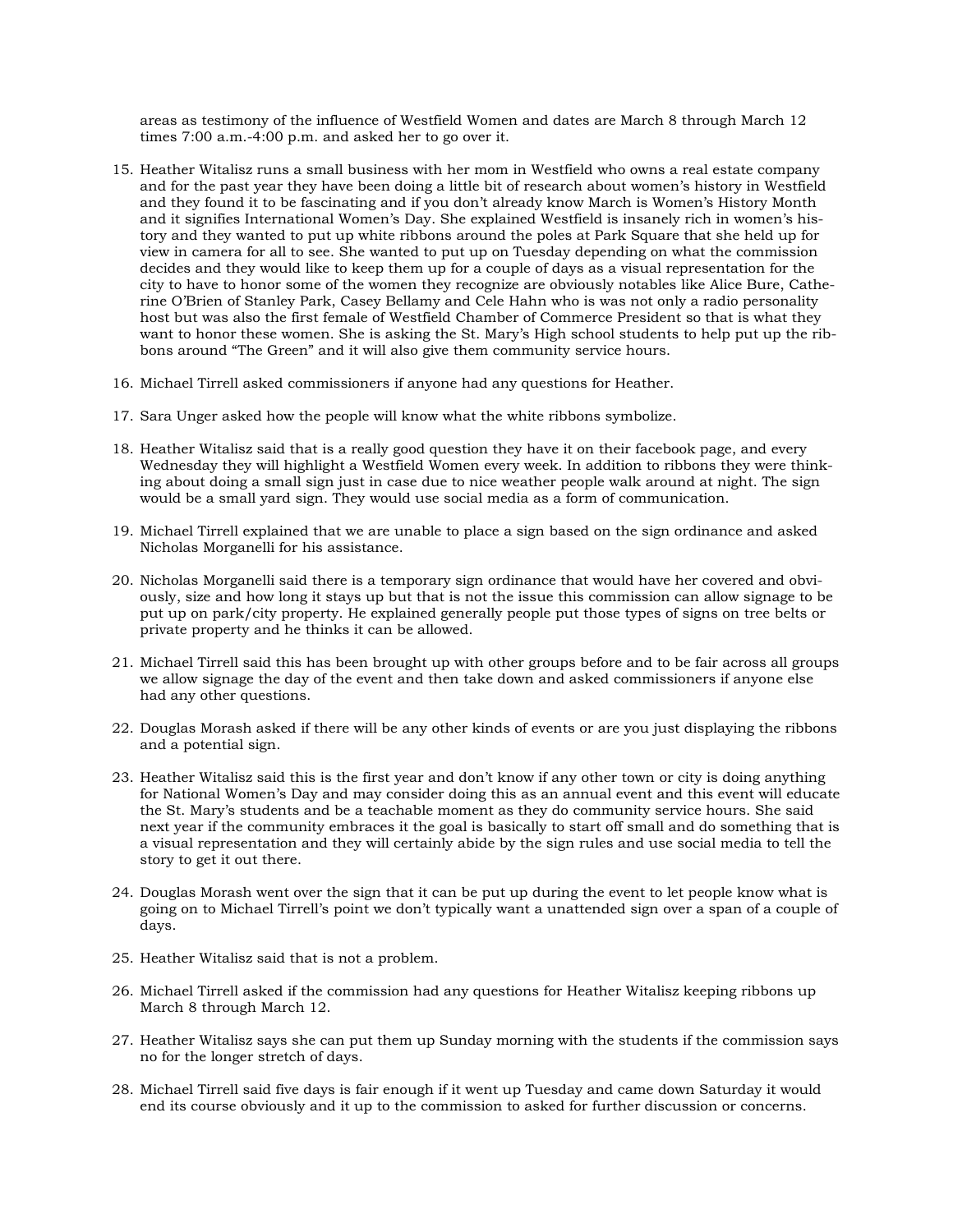- 29. Sara Unger asked how the ribbons are attached and if they are just tied on. She said her concern was if it would be more difficult to take down or leave as being tied that's different.
- 30. Heather Witalisz said yes they are tied on like a wedding bow where the string attached to it will loop over it to be secure. (She showed the ribbon and the ribbon on camera view) She explained her office is right across the Street from The Tavern so she will monitor them on a daily basis and respects the park and will make sure they look the way they should look.
- 31. Michael Tirrell and if anyone wanted to set motion for a voice roll call vote.

Motion made by Jane DeBarbieri to accept ribbons at Park Square as presented motion seconded by Douglas Morash roll call vote as follows: Michael Tirrell yes, Sara Unger yes, Vincent Olinski yes, Robert Veronesi yes, Douglas Morash yes, Jane DeBarbieri yes, Kenneth Magarian yes. All in favor. Motion passed.

- 32. Michael Tirrell welcomed Bill Babinski Westfield Horseshoe President permit for Municipal playground horse shoe pits April 18 – Sept. 19 times 5:30 p.m.-9:30 p.m. on Mondays and asked him if this is a renewal and to go over it.
- 33. Bill Babinski explained that the teams are dwindling down in participants we now have about 10-20 people and have four teams and individual competition. They finished their 100 th year of competition in the city last year actually it took two years to do so because of the COVID-19 environment and hopes to continue the start of their second hundred years.
- 34. Michael Tirrell and if anyone had any questions and if anyone wanted to set motion for a voice roll call vote.

Motion made by Vincent Olinski to accept permit as presented motion seconded by speaking through his proxy by Robert Veronesi roll call vote as follows: Michael Tirrell yes, Sara Unger yes, Vincent Olinski yes, Robert Veronesi yes, Douglas Morash yes, Jane DeBarbieri yes, Kenneth Magarian yes. All in favor. Motion passed.

- 35. Michael Tirrell welcome David Flaherty, Westfield Pickleball representative for three permits for Municipal Playground February 15- November 30 and asked him if these are renewals from last year.
- 36. David Flaherty went over each permit and details and said these are the same as last year. He went over open play and the paddle up instructions.
- 37. Michael Tirrell asked if anyone had any questions for David Flaherty and if anyone wanted to set motion for a voice roll call.
- 38. Jane DeBarbieri said it is a great program for newbies who want to play mornings and would encourage for only two hrs.
- 39. David Flaherty said yes there is a need for it and if the other courts were fixed it would be better. He had someone in mind that offered to pay for the courts to be fixed but that did not work out. They are working on getting a grant from the state since no commitment from the city due to other projects. They are happy with what they have and will pursue fundraising efforts and grants to try to help out by getting those courts fixed so we have extra courts to play. He explained the group is non-profit has a membership where they pay to play and be a member and one of the commissioners is a board member who is the president who is really good. We are moving along and pickle ball in Westfield so far is really good.

Motion made by Jane DeBarbieri to accept permit as presented motion seconded by Douglas Morash roll call vote as follows: Michael Tirrell yes, Sara Unger yes, Vincent Olinski yes, Robert Veronesi yes, Douglas Morash yes, Jane DeBarbieri yes, Kenneth Magarian yes. All in favor. Motion passed.

40. Michael Tirrell welcomed Tanley Santaniello renewal permit for Woronocco Soccer fields March 20 – November 30 times 8:00 a.m.-Dusk and asked her to go over it.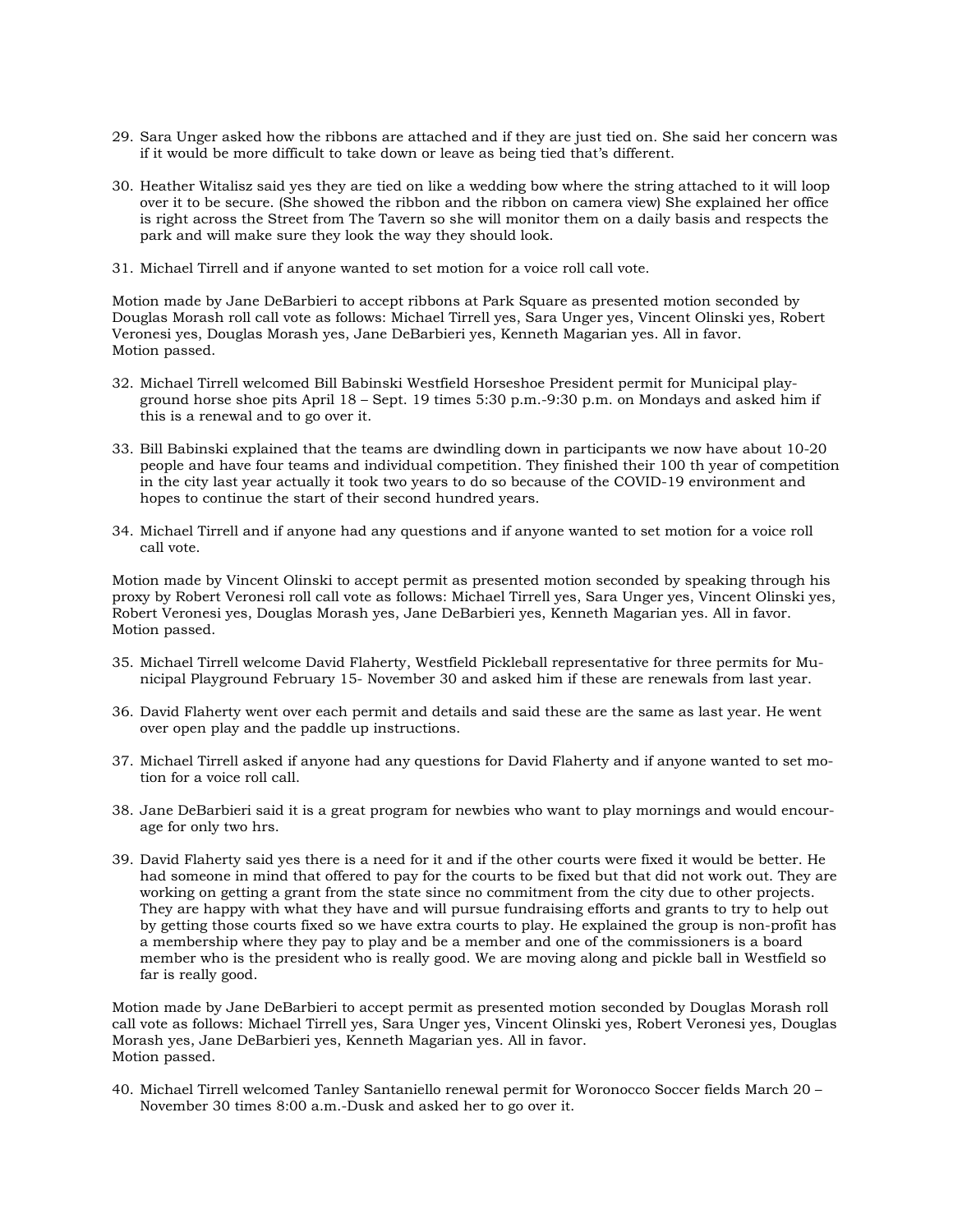- 41. Tanley Santaniello said they have over 400 playing soccer the numbers are more enrolled in the fall than in the spring/summer months. The numbers have been increasing.
- 42. Michael Tirrell asked if they offer the travel and non-travel league that used to be called Westfield Youth Soccer and Westfield United Soccer and Tanley Santaniello responded yes.
- 43. Michael Tirrell and if anyone had any questions and if anyone wanted to set motion for a voice roll call vote.

Motion made by Douglas Morash to accept permit as presented motion seconded by Sara Unger roll call vote as follows: Michael Tirrell yes, Sara Unger yes, Vincent Olinski yes, Robert Veronesi yes, Douglas Morash yes, Jane DeBarbieri yes, Kenneth Magarian yes. All in favor. Motion passed.

- 44. Michael Tirrell welcomed Dan Knapik who is here tonight with a pilot program put forth by Mayor McCabe to identify and address the needs of athletic fields. A sub-committee will be formed to work and solicit feedback from the groups in the community that use these facilities and develop a prioritized list of items to be addressed in year one of the program. He went over how Dan Knapik wanted to bring this up a while back and he reached out to him and he explained that Dan Knapik is working with the Mayor on putting together a plan to maintain our fields and facilities on a sustainable basis over the course of many years. This initiative represents the pilot, the initial go around of this process and what we are trying to do to get started so we can round out a good time for a budget numbers going into the next fiscal yr. coming out in May or June. We want to put together a group of subcommittee members based on Parks and Recreation commission to work with and solicit feedback from various organizations that use our facilities to try to come up with a list of manageable items to basically work off as a backlog. The sub-committee will put together costs and a budgeting number and work with the Mayor to work with those numbers in the budget. He said we have a current maintenance budget that is for fertilizer and the standard things that get done on a year to year basis, however we don't have a good plan to keep these facilities up to par with various improvements so the commission is looking for sub-committee members and he introduced Dan Knapik to go over it.
- 45. Dan Knapik thanked the commission for entertaining this conversation tonight and over the years Nicholas Morganelli who is on the call tonight has brought up the the same kind of pains where the city invests money into these parks and playgrounds and over the years they get neglected for a variety of different reason and they fall into a certain disrepair and a good example is in 2012 the city appropriated funds into the hundred thousands of dollars to improve the fields at North Middle School which is now called Westfield Intermediate School. He says nothing has been put into the maintenance of those fields and they are overgrown and they don't look as good. He also explained that people that use our facilities ask why the city can't maintain and pay for the upkeep of these areas. He went over Babe Ruth and Little League that invest a lot of their money into the fields and facilities and we are grateful for that and they ask why the city can't pay for it. It all comes down to the dept. decision makers that have the strings to control and no plans for parks, playgrounds and cemeteries. And listening to David Flaherty on the need to repair the back pickle ball courts tonight. He also spoke with Peter Miller on the same situation at Half Mile falls water fountain issue related to the maintenance. The goal is to set up a committee and bring forward the users of the facilities and gather information of what their thoughts are for improvements to the areas they use and get into a position where we can recommend to the Parks and Recreation Commission in April a listing if you like of those items and rally focus on improvements to those facilities and fields. If we are successful this year we can build up more next year. He went over his work history in Yarmouth and the facilities there are well maintained and second to none. He said if we get this going it will help avoid double spending money over time and by letting facilities decay and working with Babe Ruth and Westfield Little League they have appropriated over thirty thousand dollars into these fields and facilities like Bullens and Jachym field for the benefit of their teams and players. H said he currently sits on the Babe Ruth board and in the next two years they plan up to \$ 80,000 to improve those facilities and he spent time with Westfield Little League they put funds into Sadie Knox, Papermill and Cross Street fields. He said the goals are: A) identify users of our facilities and get their input on how to make facilities better. B) Try to leverage funds that these organizations already are putting into our facilities and try to make the dollar stretch out and go a little further and talking to Michael Tirrell's point is trying to build a list of backlog if you will and not scramble every year after the appropriation goes by people come to us with ideas and improvements, if we saw this coming we could have had it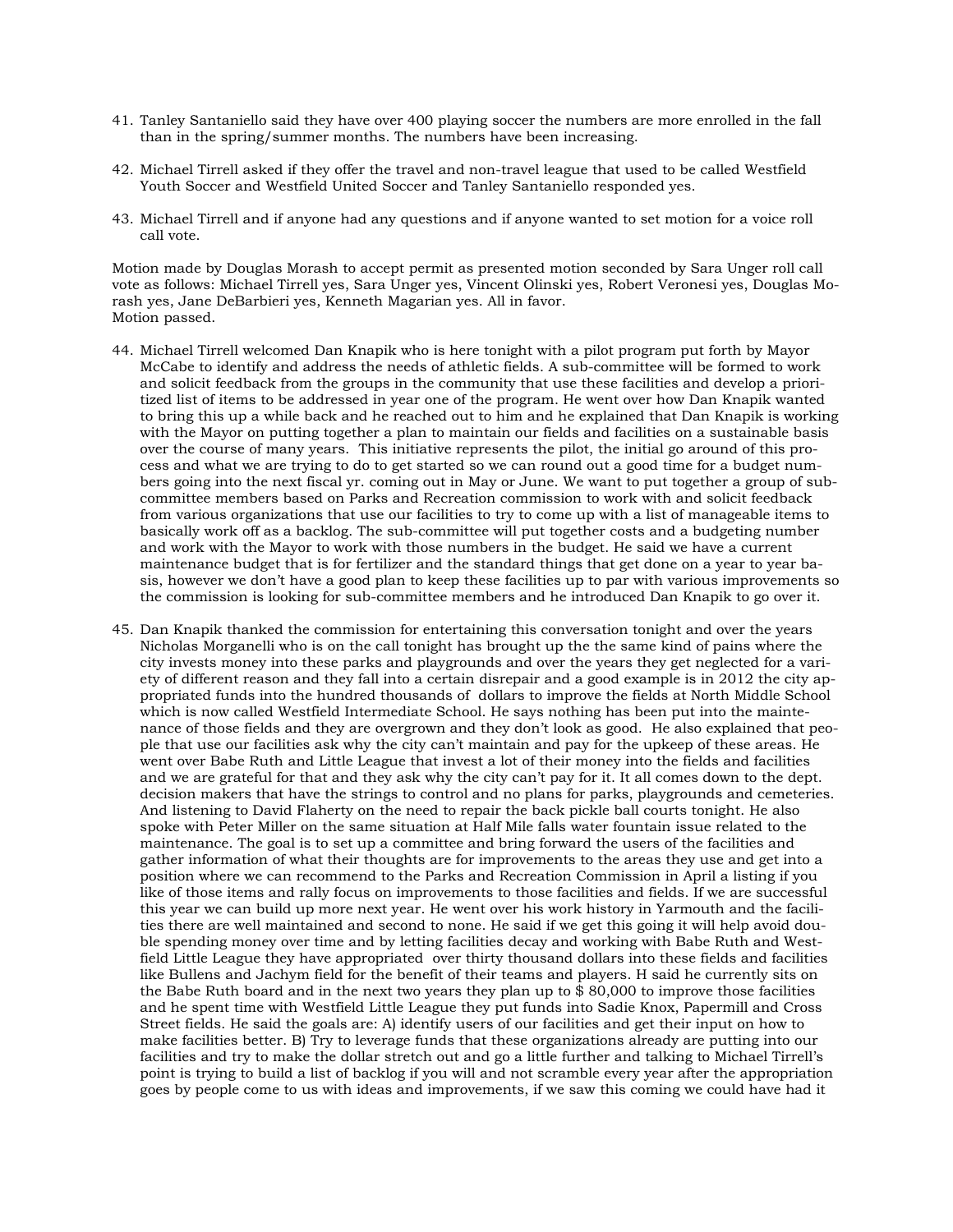in the budget and see if we can come up with some wins this year and hope on behalf of all the stake holders in the city that use our properties start making those needed improvements.

- 46. Michael Tirrell asked if anyone had any other questions
- 47. Kenneth Magarian said this is a great idea obviously at some point in time we had a 5-10 year plan in place because it was done at the meetings and possibly take a look at that and wrap it into the subcommittee and users of the facilities. He said he would be very disappointed if none of the 5 -10 year plan never happened. Second our professional staff should come up with a brief analysis of what we want done at facilities and what the conditions are current facilities are.
- 48. Michael Tirrell agreed with Kenneth Magarian and said he does not recall the 5-10 year plan but we can review and go down that road. But working with the folks that use our facilities will definitely help us out.
- 49. Dan Knapik said that we would begin this process this spring and to Ken Magarian's point wrap it in with all the other ideas that have come in. The maintenance effort on a regular basis goes a long way on the facilities and what they do now and possibly engage in a hiring a subcontractor to work on the fields because he hates the idea of the city spending another \$100,000 to bring the fields back when we could have just spent a few thousand. He said those fields should have been kept up and another question is to see what the School departments role is in the city in maintenance of school grounds. The fields certainly need to be in a level of play for the kids to play on. He said the whole goal is to avoid expensive rehabilitation project and to have a sustainable parks and facilities in maintenance in the future.
- 50. Nicholas Morganelli responded that he agrees with the City Councillor and former Mayor Knapik you really need to have the staff to do better or contract it out on behalf of the staff or DPW to take care of the facilities and obviously that has not been done. He also mentioned that the dept. over the past twenty years is been getting leaner and leaner and there is less staff now working and that is something that needs to be addressed. People in Westfield love the outdoors and love the parks it is such a great asset with all the green space on the South side and the North side does not have a lot of green space.
- 51. Michael Tirrell will forward documents to the commissioners that he created a basic form that will go out to all the users of the facilities and fields that basically explains to them what we are trying to do it will explain the use of the form, return it and participate in the feedback meetings that we will have with the sub-committee members and he is looking to put together two separate votes to keep them separate.
- 52. Michael Tirrell asked if anyone wanted to set motion for a voice roll call vote. First Motion looking to approve the documents with potential in the event that there is a typo or something like that we approve and send out to the users of our facilities to explain to them what we are trying to do and ask them to give us feedback.

Motion made by Vincent Olinski to accept first motion as presented motion seconded by Sara Unger roll call vote as follows: Michael Tirrell yes, Sara Unger yes, Vincent Olinski yes, Robert Veronesi yes, Douglas Morash yes, Jane DeBarbieri yes, Kenneth Magarian yes. All in favor. Motion passed.

53. Michael Tirrell explained the second motion is to form a subcommittee of himself, and needs volunteers and has spoken to Scott LaBombard who is interested and asked if anyone else is interested. Kenneth Magarian and Douglas Morash said they would be interested as well as Sara Unger. Michael Tirrell will confirm how many we can have on a sub-committee and we will figure it out.

Motion made by Vincent Olinski to accept facilities sub-committee members, Michael Tirrell, Kenneth Magarian, Scott LaBombard and Douglas Morash and potential others if needed as presented motion seconded by Sara Unger roll call vote as follows: Michael Tirrell yes, Sara Unger yes, Vincent Olinski yes, Robert Veronesi yes, Douglas Morash yes, Jane DeBarbieri yes, Kenneth Magarian yes. All in favor.

Motion passed.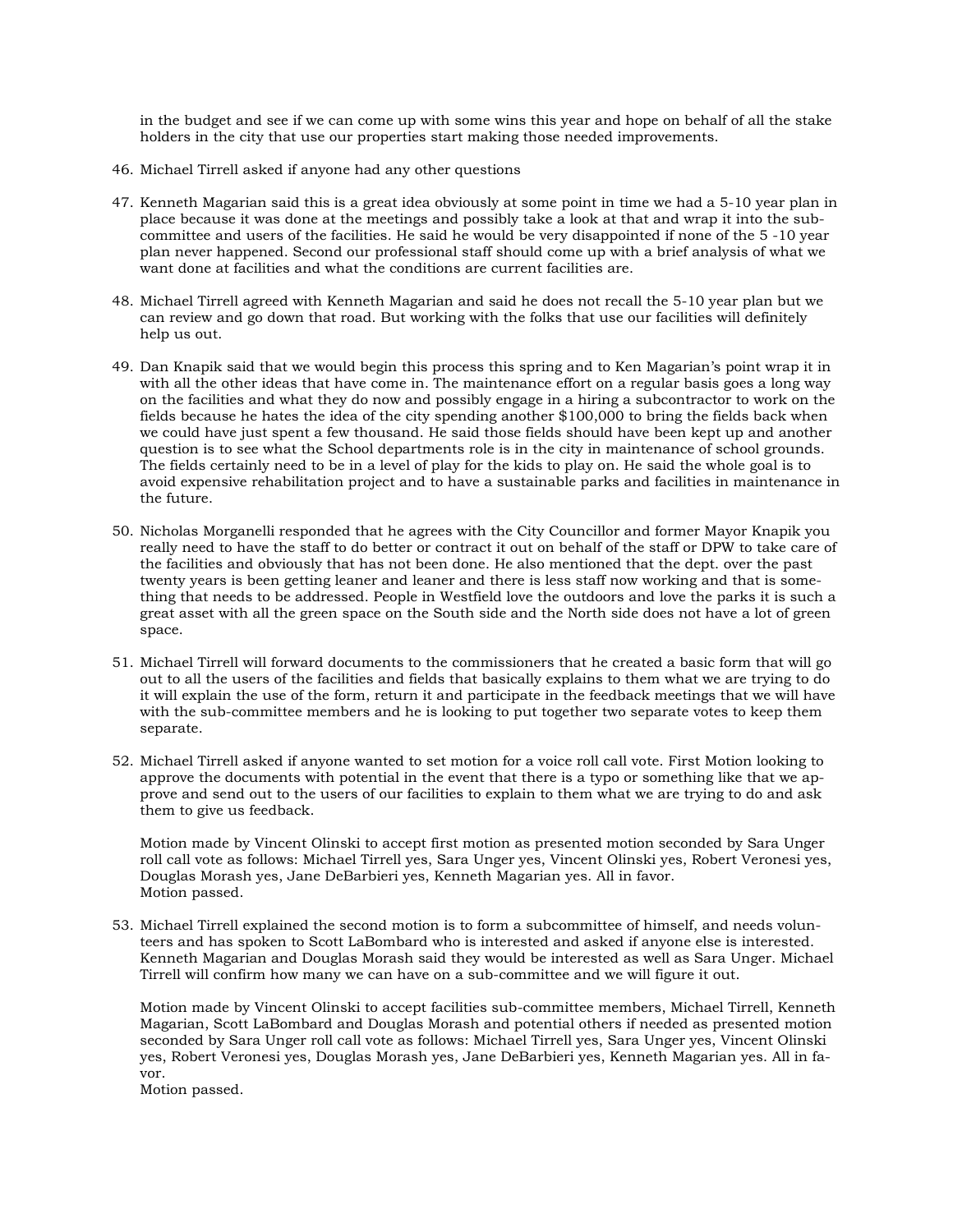Michael Tirrell thanked Dan Knapik for attending tonight and will keep him informed and Dan Knapik thanked the commissioners for putting it together. Nicholas Morganelli said he would like to be kept in the loop as well.

- 54. Michael Tirrell read next line item on agenda sub-committee members himself, Scott LaBombard, Jane DeBarbieri and Douglas Morash and said that due to the schedule and cross reference of the minimum wage this year they had concerns over the amounts to each position. He spoke with Peg Goralczyk, Head Clerk from the office and she provided a breakdown of payroll expenses in June and summer months based and how many hours playground leaders, playground directors, day camp leaders and day camp directors work and apparently we were short of staff for Spray park hours. He read the 2021 salaries to each position and steps/levels. He went over the history of the review that started with mayor Brian Sullivan on how the commission has the authority to review and set the seasonal salaries each year and since the minimum wage has increased each year and technically we do not need to follow minimum wages. He said it was difficult to make those adjustments and then we have next year. He explained that Douglas Morash and he came up with some budget friendly recommendations and still help us to retain staff that work at our facilities and uniform through all the positions and that they do not need to address every position. He asked commission if any questions. He read out loud the salaries of each position. Essentially Doug and myself are recommending to the commissioners is that for playground leaders, playground directors, day camp leaders and two day camp directors all across it ends up budgeting \$ 1,400 additional revenue across all positions a little bit of increase but not a huge number and it will allow us to stay competitive with some of the other local jobs so we can still retain the folks that have been working in these positions and also bring in new employees at the entry level positions. All of these positions have to be CPR and First Aid Certified and that is at their expense. He went over the other seasonal positions Adult Softball Supervisors, Baseball Supervisors, Basketball Supervisors, Field Hockey Instructor, Pickleball Instructor, Soccer Supervisor, Tennis instructor and Youth Sports Instructor. He is recommending to the commission based on some positions that have not been touched in a while is to only increase all positions by a .25 increase except Tennis Instructor and Youth Sports Instructor. The reason is those positons are much higher than other positions Tennis Instructor is \$ 22.00 hr. and Youth Sports Instructor is \$ 20.00 an hr. he asked Douglas Morash if he missed anything.
- 55. Douglas Morash said he agreed with Michael Tirrell and we are trying to balance each year on positions and going up as a percentage what we wanted to do was to keep the budget in mind and we reached out to .25 increase more a hr. on the positons and it is not a huge increase that Michael Tirrell talked about. We talked about the salary payroll and amount of staff at each location. Peg Goralczyk sent us and came up with the .25 increase for some of the positons. The staff have the flexibility in the summer for example a college student comes home for the summer and has a job lined up for them because they worked the previous summer and they don't have to worry about applying anywhere else like Applebees or any other job. The jobs fit them perfectly.
- 56. Michael Tirrell asked if anyone had any questions regarding the salary increase to the positons and if anyone wanted to set motion for a voice roll call vote.

Motion made by Jane DeBarbieri to accept 2022 salary schedule as presented (See chart) motion seconded by Sara Unger roll call vote as follows: Michael Tirrell yes, Sara Unger yes, Vincent Olinski yes, Robert Veronesi yes, Douglas Morash yes, Jane DeBarbieri yes, Kenneth Magarian yes. All in favor. Motion passed.

- 57. Kenneth Magarian said there is no way going to be an issue on finding applicants.
- 58. Michael Tirrell said based on the applicants last year we could have had a few more playground staff or staff to work spray parks per conversation with Peg Goralczyk, Head Clerk office.
- 59. Nicholas Morganelli thanked the commission for thinking about the salaries and how you make the increases he appreciate that.